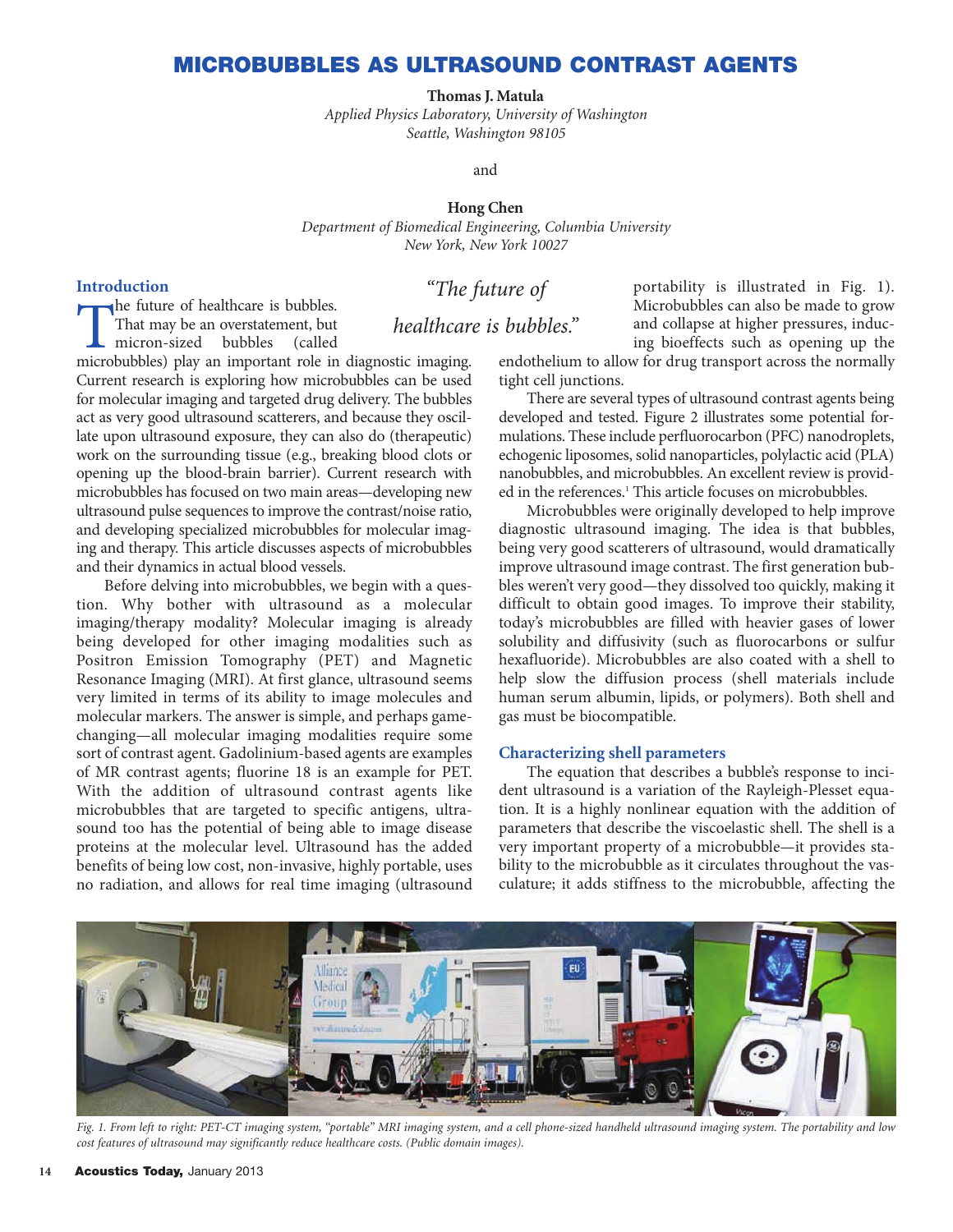

*Fig. 2. Various formulations of ultrasound contrast agents.1 The focus of this article is on microbubbles, gas-filled bubbles with a stabilizing shell. Microbubbles are vascular contrast agents, while nano-formulations may be more suited for extravascular applications. (Reprinted with permission from Elsevier).* 

bubble's response to ultrasound, and it is the backbone for conjugating ligands for site specific targeting applications.

There are a few bubble dynamics models that incorporate shell properties, $2z<sub>7</sub>$  and a few models have been tested against experimental data.<sup>8-11</sup> All models currently being used are variations of a simple linear viscoelastic shell model. One model that appears to work well for lipid-coated microbubbles is the "Marmottant" model.<sup>5</sup> It is essentially given by:

$$
\rho_L \left( R \ddot{R} + \frac{3}{2} \dot{R}^2 \right) = \left( P_0 + \frac{2\sigma_0}{R_0} \right) \left( \frac{R}{R_0} \right)^{-3\gamma} \n- \left( P_0 + \frac{2\sigma}{R} + \frac{4\mu \dot{R}}{R} + \frac{4\kappa_S \dot{R}}{R^2} + P_a \right)
$$
\n(1)

The right hand side is the difference between the interior and exterior pressures.  $\rho_L$  is the fluid density,  $R$  is the microbubble radius,  $R_0$  is the ambient or initial radius, the dots above the variables denote derivative with respect to time,  $P_0$  is the ambient pressure,  $P_a$  is the applied acoustic pressure (e.g., from an ultrasound machine),  $\mu$  is the liquid viscosity,  $\kappa_{\rm s}$  is the surface (2-D) dilatational viscosity of the shell,  $\sigma_0$  is the surface tension between air and water, and  $\sigma$  is a variable surface tension that depends on microbubble size.

The idea of a variable surface tension comes about from considering a fixed monolayer coating (the shell), and how that changes when the microbubble size varies. The coating itself reduces the surface tension. However, during a negative tensile phase of the ultrasound pulse, the microbubble grows. The number of molecules on the microbubble surface is fixed, thus if the bubble grows large enough, gaps between the molecules will increase until the surface tension essentially reaches its air/water value.<sup>12</sup> This is called the "ruptured" state, as though the shell was ruptured and the underlying air/water interface was completely exposed. Conversely, as the bubble shrinks during the compressive phase, the molecular density increases until the molecules "buckle." At this stage the surface tension is minimized, and is set to 0 in the model.

In between the buckled and ruptured state, the surface tension is assumed to vary elastically with microbubble size. Thus, the surface tension can be modeled as<sup>5</sup>

$$
\sigma(R) = \begin{cases}\n0 & \text{if } R \le R_{\text{buckling}} \\
\chi \left( \frac{R^2}{R_{\text{buckling}}^2} - 1 \right) & \text{if } R_{\text{buckling}} \le R \le R_{\text{break-up}} \\
\sigma_0 & \text{if ruptured and } R \ge R_{\text{ruptured}}\n\end{cases}
$$
\n(2)

where  $\chi$  is an elasticity coefficient for the shell (the viscous contribution  $\kappa_{\rm s}$  is explicitly given in the bubble dynamics equation above).

An example of how well this model works is illustrated in Fig. 3. For this data, light scattering was used to record the radial dynamics of a microbubble subjected to an ultrasound pulse of 308 kPa near 1 MHz insonation frequency. The model matches the radial oscillations fairly well. There is



*Fig. 3. This data comes from a Definity microbubble. It fit to the Marmottant model. The bubble was driven at 1 MHz with an acoustic pressure of Pa = 308 kPa. The best-fit shell parameters are*  $\chi = 0.5$  *N/m and*  $\kappa_s = 2.8 \times 10^9$  *kg/s, with*  $R_0 = 1.18$ *µm. The dashed line indicates the position of R*0*. Reprinted10 with permission.*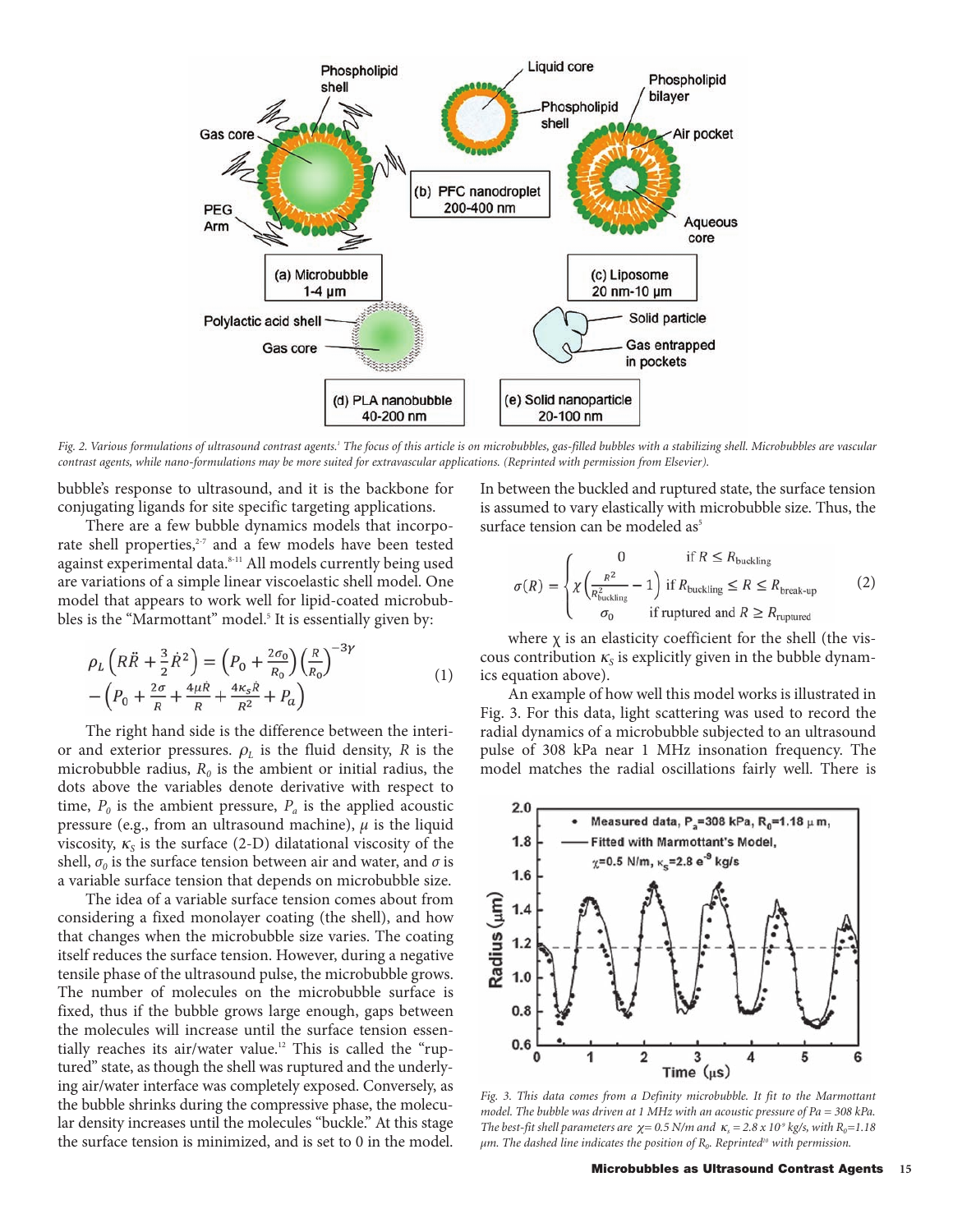

*Fig. 4. The dilatational viscosity for Definity microbubbles is shown as a function of ambient microbubble size (radius). Reprinted.10*

even the hint that the microbubble spent more time compressed than under expansion. This has been termed "compression only" behavior.13-14

The dilatational viscosity also apparently depends on ambient microbubble size  $R_0$ . Figure 4 illustrates how the experimentally-determined viscosity increases with  $R_0$ , at least for smaller microbubbles. The plot suggests that as the microbubble size increases beyond about 3 µm diameter, the viscosity parameter reaches an equilibrium value nearing about 1 x  $10^{-8}$  kg/s. Whether or not the real viscosity depends on microbubble size as shown in the figure is unknown, as the shell model itself may not be very accurate. For example, if a linearized version of the Marmottant equation is used, the elasticity parameter also is a function of microbubble size.<sup>9</sup> However, if the nonlinear version is used, the elasticity parameter appears to be constant (0.7 and 0.5 N/m, for Definity and Sonovue, respectively).<sup>10</sup>

Optimizing diagnostic ultrasound pulse sequences for contrast imaging can be complicated if the shell parameters are functions of microbubble size. Consider that a 1-ml vial might contain over 10<sup>8</sup> microbubbles, with a size distribution ranging from under 1 µm to over 10 µm in diameter. Because they are relatively large, they are constrained to the vasculature (this makes them good blood flow tracers). However, as they pass through the lung capillary bed, many of the microbubbles are destroyed. Some are held up because they're too large to pass through the pulmonary circulation. Some break (dissolve) naturally as the shell may not evenly coat the microbubble. The injection process itself may lead to rupture of many microbubbles. As many as half the original number might be destroyed during the first pass through the circulation. Because of these processes, the microbubble size distribution *in vivo* is unknown. This makes it difficult to tune an ultrasound system for optimizing microbubble signals, as microbubbles have sharp resonances. Some researchers are using microfluidics to generate monodisperse microbubbles,15-17 but a lack of stability and large size limit their clinical use at this time.

#### **Mechanisms of vascular bioeffects**

How does an oscillating microbubble generate a bioeffect? In 1917, Rayleigh noted that a collapsing bubble can generate sufficient pressures to damage nearby surfaces.<sup>18</sup> For a bubble collapsing near a rigid boundary, a liquid jet can form that penetrates through the bubble and toward the boundary. Such jets have long been considered a potential source of damage to nearby surfaces.19 While early studies of bubble-induced damage were motivated by cavitation damage to ship propellers,<sup>20</sup> medical ultrasound has brought focus to interactions between microbubbles and viscoelastic tissues. Observations of bubbles near lipid membranes,<sup>21</sup> biological cells,<sup>22</sup> or viscoelastic gels<sup>23</sup> indicate that a nearby compliant boundary can be deformed by pushing and pulling forces associated with volumetric bubble oscillations. However, most studies use more rigid boundaries. For example, one study using cells mounted on a rigid substrate suggested that cell membranes are disrupted by the impingement of liquid jets directed at the cells.<sup>22</sup> These types of *in vitro* studies do not directly address the clinical environment in which microbubbles are constrained within viscoelastic blood vessels. In addition to possessing unknown viscoelastic properties, blood vessels also impose a volumetric confinement on bubble oscillations. Constrained within blood vessels, microbubbles excited by ultrasound not only can rupture the vessel,<sup>24</sup> but also can affect the vascular endothelium; there is hope that the latter effect can be exploited to modify vessel permeability to enhance local drug or gene delivery.<sup>21,25-26</sup>

Accordingly, numerical simulations<sup>27-30</sup> and experiments<sup>31-32</sup> have sought to elucidate how bubbles and vessels interact. Based on prior work, vascular rupture in ultrasound applications has been attributed to either liquid jet impingement or vessel distention due to "pushing" forces.<sup>31-33</sup> Here, we used ultra-high speed photomicrography to visualize directly transient interactions between ultrasound-activated microbubbles and blood vessels within *ex vivo* tissue. Both



*Fig. 5. A group of bubbles distends the vessel wall (middle) during the tensile portion of the sound wave; subsequent invagination (right) appears localized and markedly larger than the distention. Time stamps are, from left to right, 1.3, 1.6, and 3.4 µs after arrival of a 2-cycle ultrasound pulse of amplitude 6.4 MPa. Vessel diameter is approximately 46 µm. Images were colored*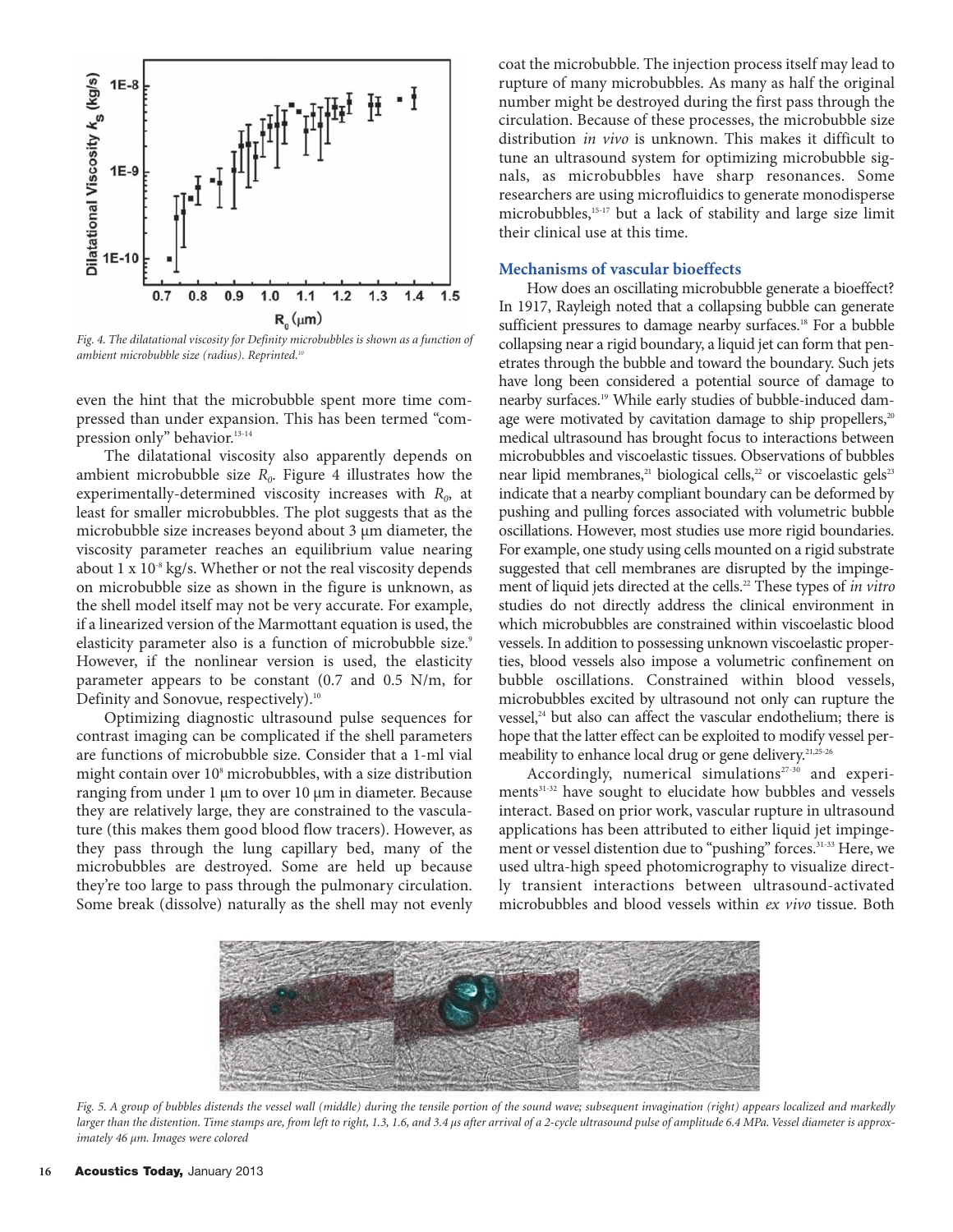bubble oscillations and vessel displacements were observed on microsecond time scales.

For these experiments, approved by the University of Washington institutional animal care and use committee (IACUC), a rat mesentery was selected as the animal tissue model because it contains thin and transparent regions, allowing easy observations of its microvasculature under light microscopy. Experiments were conducted on vessels ranging from about 10-100 µm in diameter. These included arterioles, venules and capillaries. The confinement imposed by these vessels and surrounding tissue did not prevent bubbles from undergoing large volumetric oscillations that included inertial collapses. In turn, vessels deformed on the same microsecond time scale as bubble oscillations. A typical observation of bubble dynamics is illustrated in Fig. 5. The tensile portion of the sound wave leads to microbubble growth, causing distention of the nearby vessel wall. The subsequent invagination of the vessel wall follows inertial bubble collapse. In this and most other cases, invagination appears more localized, suggesting higher stresses and strains than those resulting from distention. We could hypothesize, based on these findings, that invagination may be a principal mechanism for bioeffects, at least in these types of vessels.<sup>34</sup> Other vessels such as arteries are much stiffer than these vessels, and may not respond in the same manner. Still, most of the available evidence from *in vivo* studies indicates that vessel permeabilization effects occur principally in the microcirculation—that is, arterioles, venules and capillaries.

To quantify the observed vessel displacements, radial displacements of the point on the vessel wall closest to the center of the bubble were measured, and results obtained from four representative high-speed image sequences<sup>34</sup> are plotted in Fig. 6. In each of these cases, distention was small relative to invagination. Moreover, vessel walls behaved similarly in that the average inward wall speed was around 9 m/s over the time range from 1.5–2.5 µs. Achieving such a velocity over such a short time scale implies that this response was forced rather than evoked. In addition, vessels achieved their



*Fig. 6. Measurements of radial displacements of the vessel wall at the point closest to the bubble for four different experiments. Each marker denotes a measurement from a single image frame. Deflections toward the lumen were defined to be negative. For each of these sequences, vessel invagination exceeded distention by a significant margin. The observed invaginations occurred after bubbles collapsed (at about 2 µs in the plot) and persisted even after bubbles rebounded.34*

maximum invaginations after the ultrasound pulse had passed and bubble motions had mostly ceased.

Although invagination is often greater than distension, we have also seen evidence that distention can be greater than invagination in small microvessels with high insonation pressures. The image sequence shown in Fig. 7 suggests that for small microvessels at high pressures, distention might be significant enough to rupture the vessel wall. However, this appears to be limited to small vessels under high pressures, in which the bubble expands significantly beyond the original diameters of the blood vessels.

We mentioned above that jetting is thought to be the other principal mechanism for some of the observed bioeffects. We too observed clear evidence of jetting microbubbles in these vessels. Figure 8 illustrates one such observation. However, the jet was directed *away* from the nearby vessel wall, not towards it. In fact, in all of our data sets (over 20) in which jets can be clearly resolved, *all* of them were directed away from the nearest boundary.<sup>35</sup> In Fig. 8 the microbubble



*Fig. 7. A high-speed image sequence that shows expansion, collapse and re-expansion of a bubble cluster, accompanied by the observation of vessel distention and invagina*tion. Vessel diameter =17 m; ultrasound peak negative pressure = 7 MPa. The bubble fragments outside the vessel at 1.2 µs indicate the vessel was ruptured.



*Fig. 8. Microjet formed in a 48 µm diameter microvessel under a peak negative pressure of 3 MPa.35 The scale bar represents 10 mm.*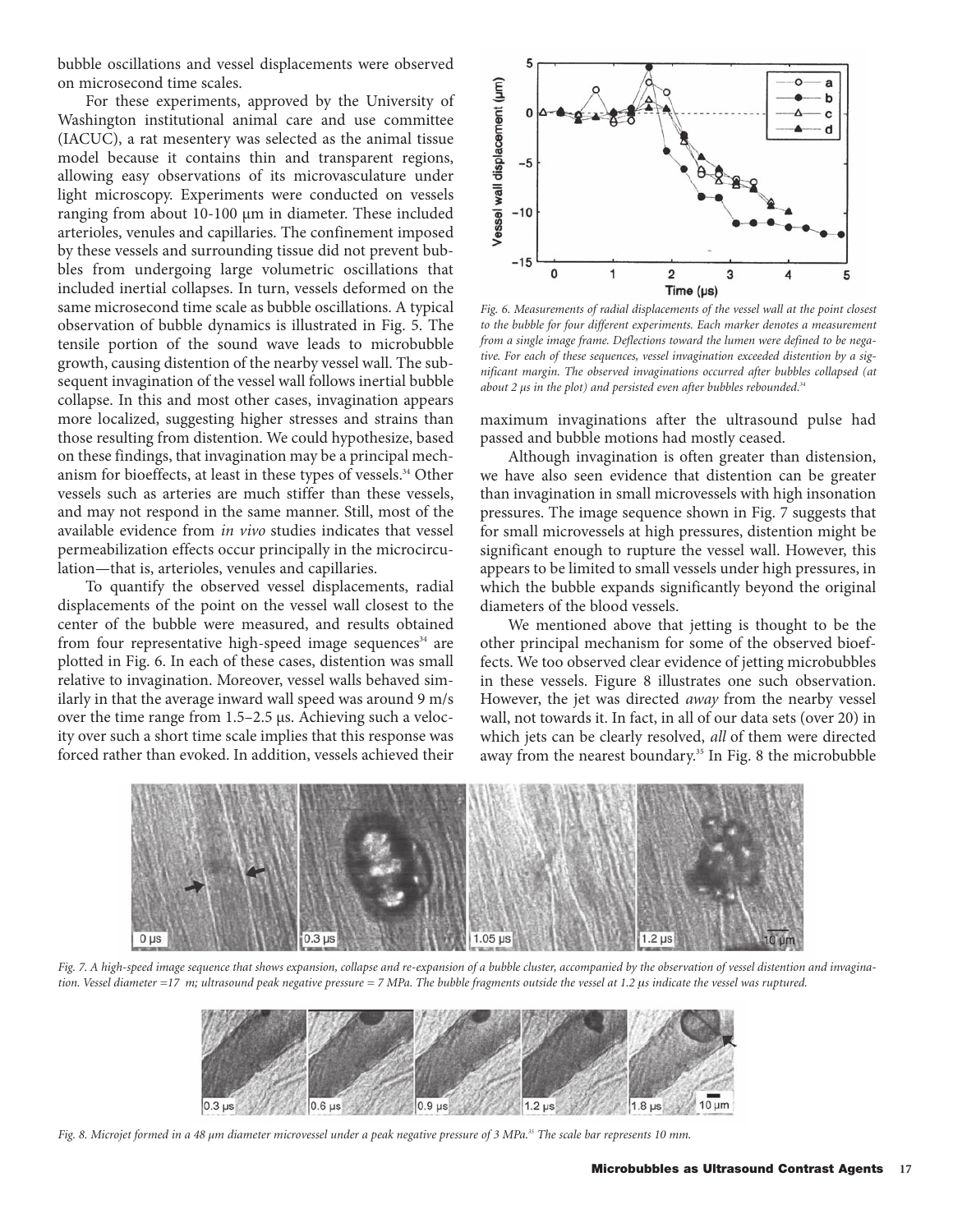

*Fig.* 9. Vascular rupture involving a liquid jet. Peak negative pressure = 4 MPa. Vessel diameter = 15 µm. In frame 4, a liquid jet is seen directed toward the right side vessel *wall. In frame 12, the bubble appears as a mushroom shape with its stem stretching through the vessel wall. Sketches of the bubble in these characteristic frames are marked with the bubble in solid lines and vessel in dashed lines. In the last frame, the collapsed bubble (arrow) was observed in the interstitial space outside the vessel.*



*Fig. 10. Illustration of potential mechanisms for microbubble-induced bioeffects.*

expanded against the left vessel wall (0.3 and 0.6 µs) and then contracted  $(0.9 \text{ }\mu\text{s})$ . It re-expanded at 1.2  $\mu\text{s}$ . During further re-expansion, a microjet is seen to penetrate through the interior of the microbubble  $(1.8 \mu s)$ . The direction of the microjet was away from the left vessel wall. The length of the (identifiable) microjet was about 38 µm, which is smaller than the vessel diameter. Consequently, the microjet does not appear to impact the vessel

wall. Additionally, if we assume that the microjet started to form at 0.9 µs, an average speed of 42 m/s can be estimated between 0.9 and 1.8 µs. This estimate is probably a lower bound, as the microjet may have started to form towards the end of collapse or early in the rebound. The lower bound water hammer pressure generated by this jet was about 63 MPa.

One can ask, "If the vessel were smaller, would the jet impact the opposite wall?" The answer is "yes!" Figure 9 shows how a microbubble jet can impact and rupture a vessel wall. The jet is seen in the fourth frame (1.6 µs), and the re-expanding microbubble is found in the tissue beyond the vessel boundary (last 3 frames). Our conclusion is that a microbubble in a compliant microvessel can jet, that the jet is directed away from the nearest vessel wall, and it can impact the distal vessel wall if the vessel is smaller than the length of the jet.

Our observations suggest that bioeffects can occur through distension, invagination, or jetting. We hypothesize that invagination (like that shown in Fig. 5) is the principal mechanism for larger microvessels, while jetting (e.g., Figs. 8-9) and distension (e.g., Fig. 7) become important for smaller microvessels. The potential and observed bioeffect mechanisms are assembled in Fig. 10. Understanding and optimizing cavitation for specific bioeffects should lead to improved diagnosis and treatment at reduced costs. The future of healthcare is bubbles! **AT**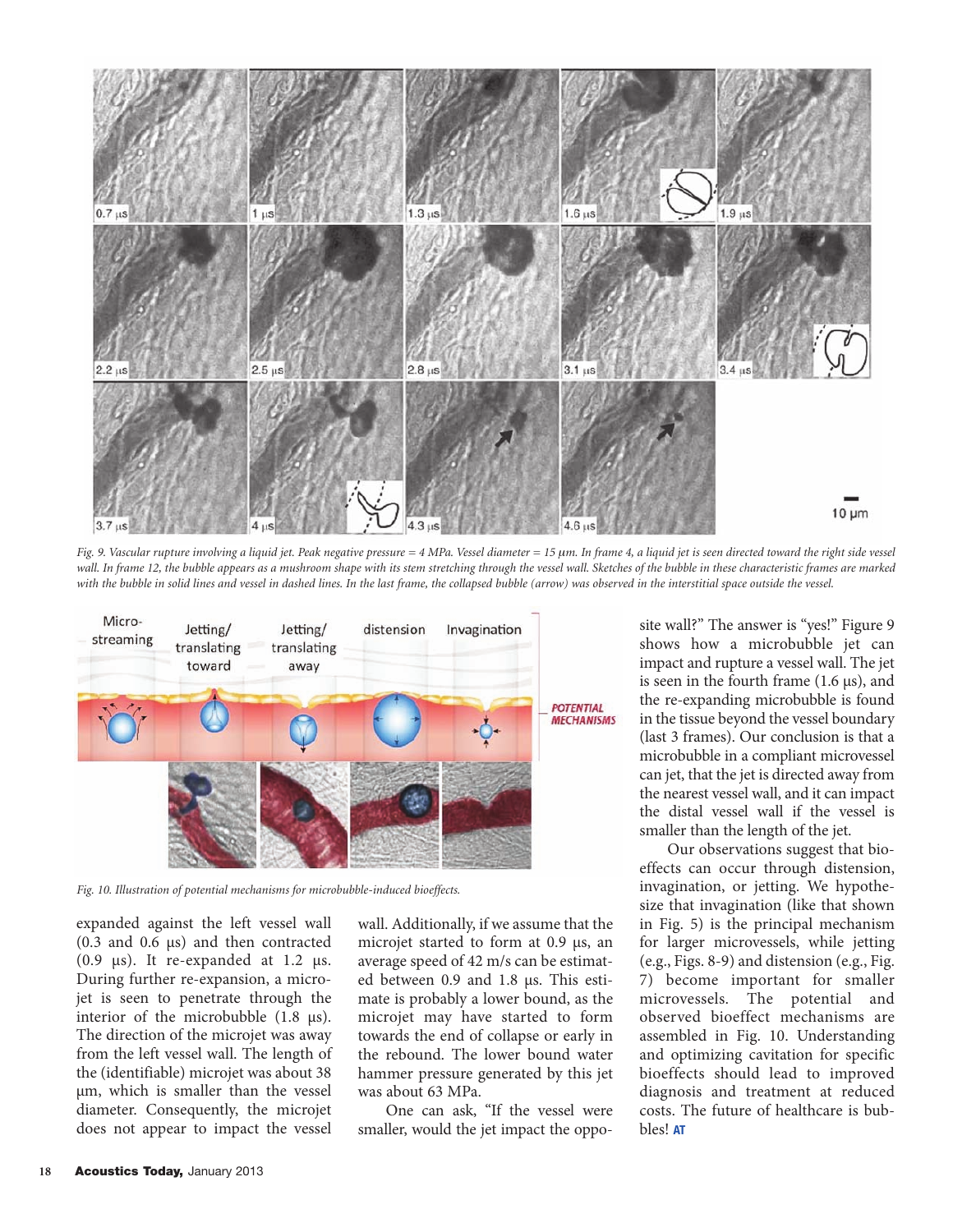### **Acknowledgments**

This work could not have been completed without contributions from Mike Bailey, Andrew Brayman, Wayne Kreider, Frank Starr, and Juan Tu. Funding from NIH (NIBIB, NIDDK, and NIAMS) is gratefully acknowledged.

#### **References**

- 1 N. Deshpande, A. Needles, and J.K. Willmann, "Molecular ultrasound imaging: current status and future directions," Clinical Radiol. **65**(7), 567–81, 3144865 (2010).
- 2 D. Chatterjee and K. Sarkar, "A Newtonian rheological model for the interface of microbubble contrast agents," Ultrasound in Med. and Biol. **29**(12), 1749–1757 (2003).
- 3 A. A. Doinikov, J. F. Haac, and P. A. Dayton, "Modeling of nonlinear viscous stress in encapsulating shells of lipid-coated contrast agent microbubbles," Ultrasonics **49**(2), 269–275 (2009).
- 4 N. de Jong, R. Cornet, and C. T. Lancee, "Higher harmonics of vibrating gas-filled microspheres. Part one: Simulation," Ultrasonics **32**, 447 (1994).
- 5 P. Marmottant, S. van der Meer, M. Emmer, M. Versluis, N. de Jong, S. Hilgenfeldt, and D. Lohse, "A model for large amplitude oscillations of coated bubbles accounting for buckling and rupture," J. Acoust. Soc. Am. **118**(6), 3499–3505 (2005).
- 6 C. C. Church, "The effects of an elastic solid surface layer on the radial pulsations of gas bubbles," J. Acoust. Soc. Am. **97**,1510 (1995).
- 7 W. Shao and W. Chen, "The dynamics of the aspheric encapsulated bubble," J. Acoust. Soc. Am. **133**(1), 119–126 (2013).
- 8 K. Sarkar, W. T. Shi, D. Chatterjee, and F. Forsberg, "Characterization of ultrasound contrast microbubbles using in vitro experiments and viscous and viscoelastic interface models for encapsulation," J. Acoust. Soc. Am. **118**(1), 539–550 (2005).
- 9 J. Tu, J. F. Guan, Y. Y. Qiu, and T. J. Matula, "Estimating the shell parameters of SonoVue<sup>(R)</sup> microbubbles using light scattering," J. Acoust. Soc. Am. **126**(6), 2954–2962 (2009).
- 10 J. Tu, J. Swalwell, D. Giraud, W. Cui, W. Chen, and T. Matula, "Microbubble sizing and shell characterization using flow cytometry," IEEE Trans. Ultrasonics, Ferroelectrics, and Frequency Control **58**(5), 955–963 (2011).
- 11 N. de Jong, R. Cornet, and C. T. Lancee, "Higher harmonics of vibrating gas-filled microspheres. Part two: Measurements," Ultrasonics **32**, 455 (1994).
- 12 F. Graner, S. Perez-Oyarzun, A. Saint-Jalmes, C. Flament, and F. Gallet, "Phospholipidic monolayers on formamide," J. Phys. **II 5**, 313 (1995).
- 13 N. de Jong, M. Emmer, C. T. Chin, A. Bouakaz, F. Mastik, D. Lohse, and M. Versluis, " 'Compression-only' behavior of phospholipid-coated contrast bubbles," Ultrasound in Med. and Biology **33**(4), 653–656 (2007).
- 14 J. Sijl, M. Overvelde, B. Dollet, V. Garbin, N. de Jong, D. Lohse, and M. Versluis, " 'Compression-only' behavior: A second-order nonlinear response of ultrasound contrast agent microbubbles," J. Acoust. Soc. Am. **129**(4), 1729–1739 (2011).
- 15 P. Garstecki, I. Gitlin, W. DiLuzio, G. M. Whitesides, E. Kumacheva, and H. A. Stone, "Formation of monodisperse bubbles in a microfluidic flow-focusing device," Appl. Phys. Lett. **85**(13), 2649–2651 (2004).
- 16 K. Hettiarachchi, E. Talu, M. L. Longo, P. A. Dayton, and A. P. Lee, "On-chip generation of microbubbles as a practical technology for manufacturing contrast agents for ultrasonic imaging," Lab on a Chip **7**(4), 463–468 (2007).
- 17 Y. Gong, M. Cabodi, and T. Porter, "Relationship between size

and frequency dependent attenuation of monodisperse populations of lipid coated microbubbles," Bubble Sci., Eng. & Technol. **2**(2), 41–47 (2010).

- 18 L. Rayleigh, "On the pressure developed in a liquid during the collapse of a spherical cavity," Philos. Mag. **34**, 94 (1917).
- T. B. Benjamin and A. T. Ellis, "The collapse of cavitation bubbles and the pressures thereby produced against solid boundaries," Philosophical Trans. of the Royal Soc. of London. Series A, Mathematical and Physical Sciences **260**(1110), 221–240 (1966).
- 20 J. R. Blake and D. C. Gibson, "Cavitation bubbles near boundaries," Ann. Rev. Fluid Mech. **19**(1), 99–123 (1987).
- 21 P. Marmottant and S. Hilgenfeldt, "Controlled vesicle deformation and lysis by single oscillating bubbles," Nature **423**(6936), 153–156 (2003).
- 22 P. Prentice, A. Cuschierp, K. Dholakia, M. Prausnitz, and P. Campbell, "Membrane disruption by optically controlled microbubble cavitation," Nature Phys. **1**(2), 107–110 (2005).
- E. A. Brujan, K. Nahen, P. Schmidt, and A. Vogel, "Dynamics of laser-induced cavitation bubbles near elastic boundaries: Influence of the elastic modulus," J. Fluid Mech. **433**, 283–314 (2001).
- 24 D. Miller, M. A. Averkiou, A. A. Brayman, E. C. Everbach, C. K. Holland, J. H. Wible, Jr., and J. Wu, "Bioeffects considerations for diagnostic ultrasound contrast agents," J. Ultrasound in Med. and Biology **27**(4), 633–636 (2008).
- 25 Z. P. Shen, A. A. Brayman, L. Chen, and C. H. Miao, "Ultrasound with microbubbles enhances gene expression of plasmid DNA in the liver via intraportal delivery," Gene Therapy **15**(16), 1147–1155 (2008).



"Rich in explanations and do-it-yourself activities, and assuming only a high school background, this is the best text I know on how sound actually works. But what makes this book truly a treasure is the degree to which it is so fully informed by Heller's particular scientific genius: he shows by example after example how to think through complex and nonlinear systems to capture their essential features, leading to deep, novel, and practically applicable insights."

—David Politzer, Nobel Laureate in Physics

Cloth \$99.50 978-0-691-14859-5